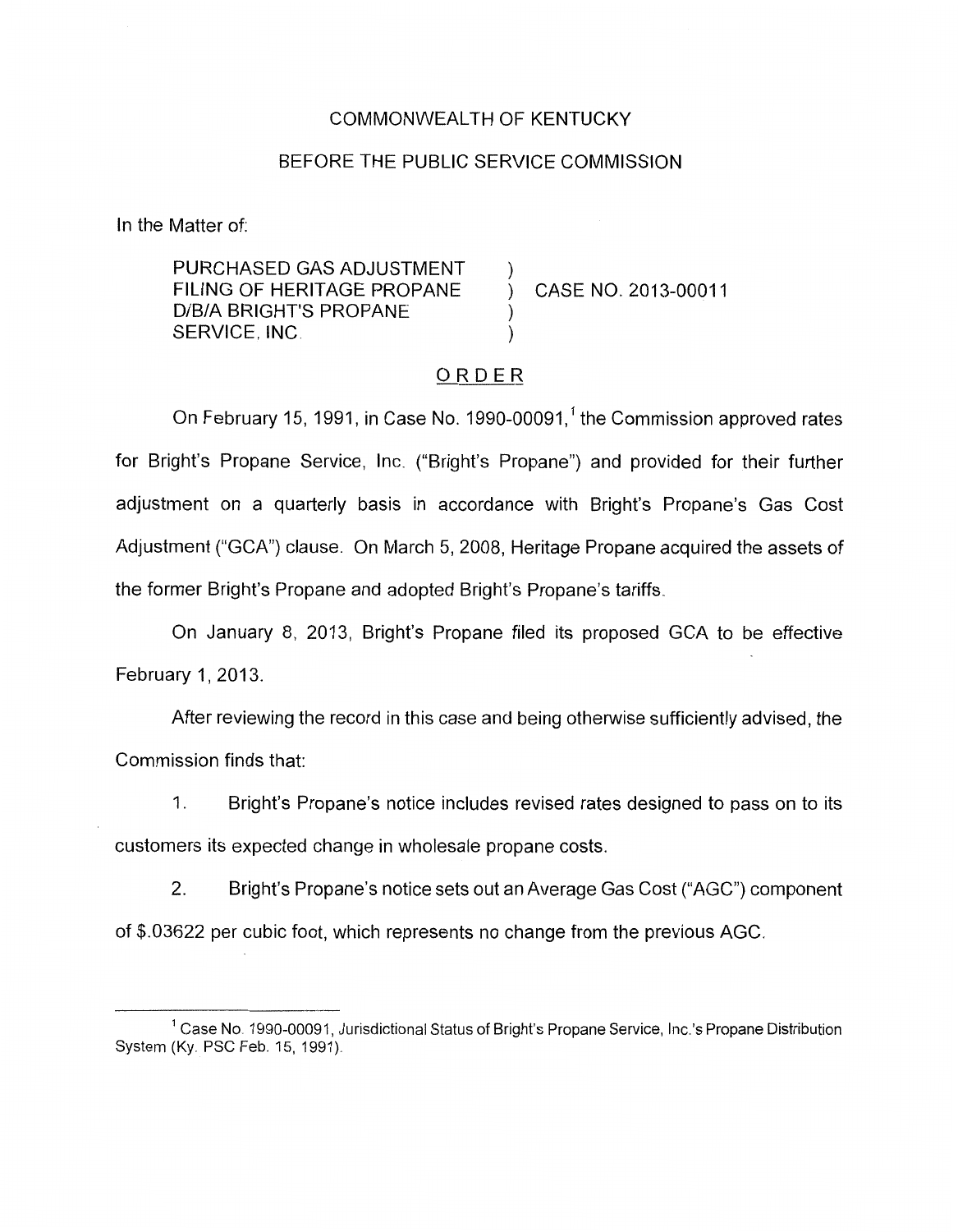**3.** Bright's Propane's notice sets out a ciirrent quarter Actual Adjustment ("AA") of (\$.0012569) per cubic foot. Bright's Propane's total AA is of (\$.00034) per cubic foot, which is a decrease of \$.00126 per cubic foot from the previous total AA of \$.00092 per cubic foot.

4. Bright's Propane's notice sets out \$.015 per cubic foot to recover overhead operating costs as approved in its tariff.

5. Bright's Propane's GCA is \$.05088 per cubic foot, which is a decrease of \$.00126 per cubic foot from the previous rate of \$.05214 per cubic foot.

6. The rates in the Appendix to this Order are fair, just, and reasonable and should be approved for final meter readings on and after February 1, 2013.

IT IS THEREFORE ORDERED that:

1. The rates in the Appendix attached hereto and incorporated herein are approved for final meter readings on and after February 1, 2013.

2. Within 20 days from the date of this Order, Bright's Propane shall file its revised tariff sheets with this Commission setting out the rates approved herein and reflecting that they were approved pursuant to this Order.



**ATTEN** Execu '\e≿tor

Case No. 2013-00011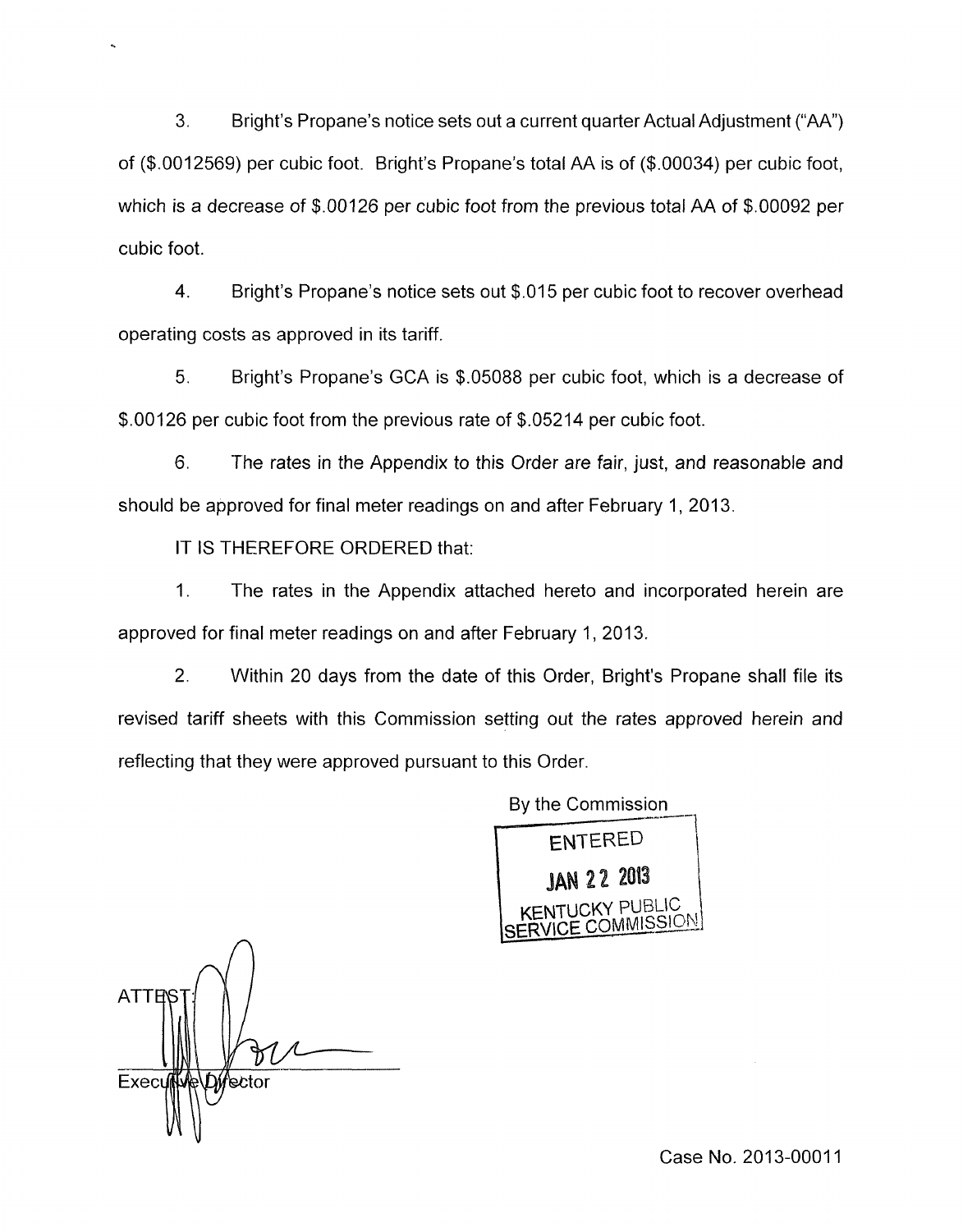## APPENDIX

# APPENDIX TO AN ORDER OF THE KENTUCKY PUBLIC SERVICE COMMISSION IN CASE NO. 2013-00011 DATED *JAN 2 2 2013*

The following rates and charges are prescribed for the customers in the area served by Heritage Operating L/P D/B/A Bright's Propane Service, Inc. All other rates and charges not specifically mentioned herein shall remain the same as those in effect under authority of the Commission prior to the effective date of this Order.

RATES: Monthly

 $\hat{\Lambda}$ 

| All Propane                                    | $$.05088$ per cubic foot |
|------------------------------------------------|--------------------------|
| Minimum Bill<br>(First 400 Cubic feet or less) | \$20.36                  |